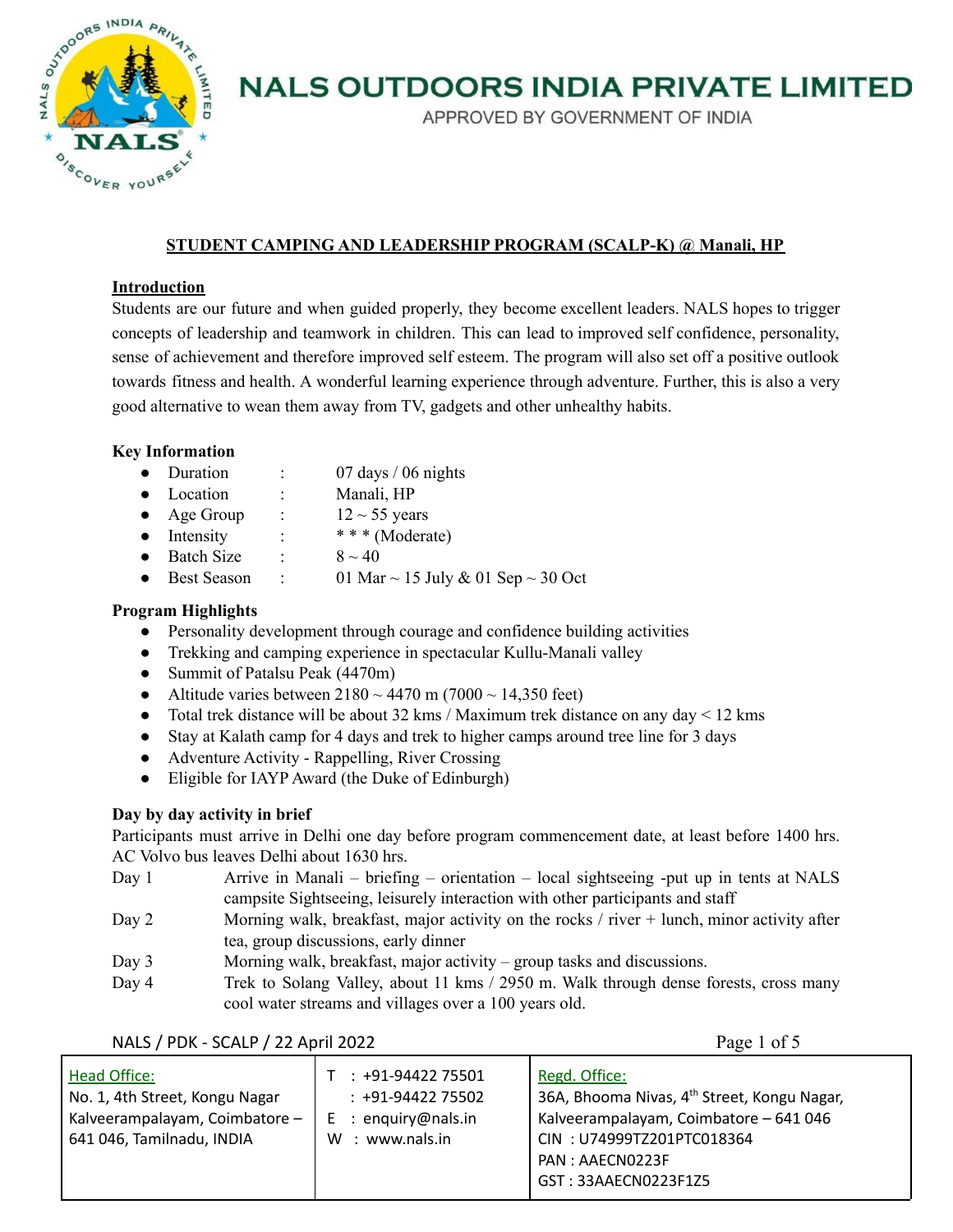

APPROVED BY GOVERNMENT OF INDIA

- Day 5 Participants will summit Patalsu Peak after breakfast, carry packed lunch and return to Solang valley. The trek is through moderate to steep gradient, passes through solang village and into dense forests before coming to the base of the peak. The steep ascent to the peak is tough but steady walking is enough. Snow is possible during May. Day 6 Trek to Kalath camp, about 11 kms. Day 7 Dip in hot springs (if not covered by the river), exchange equipment, certificate
- distribution, debrief after lunch. Participants will break-off and depart about 1700 hrs. AC Volvo bus arrives in Delhi the next day about 0700 hrs

# **Program Alteration**

It must be borne in mind that the program route and campsite locations can be changed due to practical compulsions like safety, availability of water, comfort and well being of participants. Further, Himalayan weather is unpredictable and can lead to disruption or even cancellation of the program or some of the objectives of the program.

### **Food and Beverages**

The participant is assured of a simple Vegetarian diet that is highly nutritious and prepared with very high standards of hygiene and cleanliness. The menu is so designed to keep the participant properly hydrated and loaded with sufficient calories to meet the physical tasks.

# **Fitness and Skill requirements**

Participant is required to have medium fitness and endurance to accomplish the tasks / activities in the program. This means that he/she must be able to walk  $15 \sim 20$  kms, ascend moderate to steep gradients, whilst carrying a backpack of about 5 kilos. It is opined that any average person who exercises 30 minutes every day will have medium fitness. However, it is advised that participants exercise themselves rigorously for 2~3 months prior to arriving at the campsite.

| <b>Description / Group Size</b> | $8 \sim 60$ persons | $4 \sim 7$ persons | $2 \sim 3$ persons |
|---------------------------------|---------------------|--------------------|--------------------|
| Program Cost (ex-Delhi)         | Rs. 26,500          | Rs. 29,000         | Rs. 33,600         |
| Delhi Transfers (optional)      | Rs. 4,500           | Rs. 4,500          | Rs. 4,500          |

# **Cost per head (***inclusive of GST)*

#### **Scope & Inclusions**

Package is ex-Delhi and includes:

- AC Volvo bus Delhi Manali Delhi
- Vegetarian Meals and beverages during the program
- Taxi, Forest permit fee, porterage / shared accommodation in tents

NALS  $/$  PDK - SCALP  $/$  22 April 2022 Page 2 of 5

| Head Office:<br>No. 1, 4th Street, Kongu Nagar<br>Kalveerampalayam, Coimbatore -<br>641 046, Tamilnadu, INDIA | $: +91-9442275501$<br>$: +91 - 9442275502$<br>: enguiry@nals.in<br>E<br>: www.nals.in<br>W | Regd. Office:<br>36A, Bhooma Nivas, 4 <sup>th</sup> Street, Kongu Nagar,<br>Kalveerampalayam, Coimbatore - 641 046<br>CIN: U74999TZ201PTC018364 |
|---------------------------------------------------------------------------------------------------------------|--------------------------------------------------------------------------------------------|-------------------------------------------------------------------------------------------------------------------------------------------------|
|                                                                                                               |                                                                                            | PAN: AAECN0223F                                                                                                                                 |
|                                                                                                               |                                                                                            | GST: 33AAECN0223F1Z5                                                                                                                            |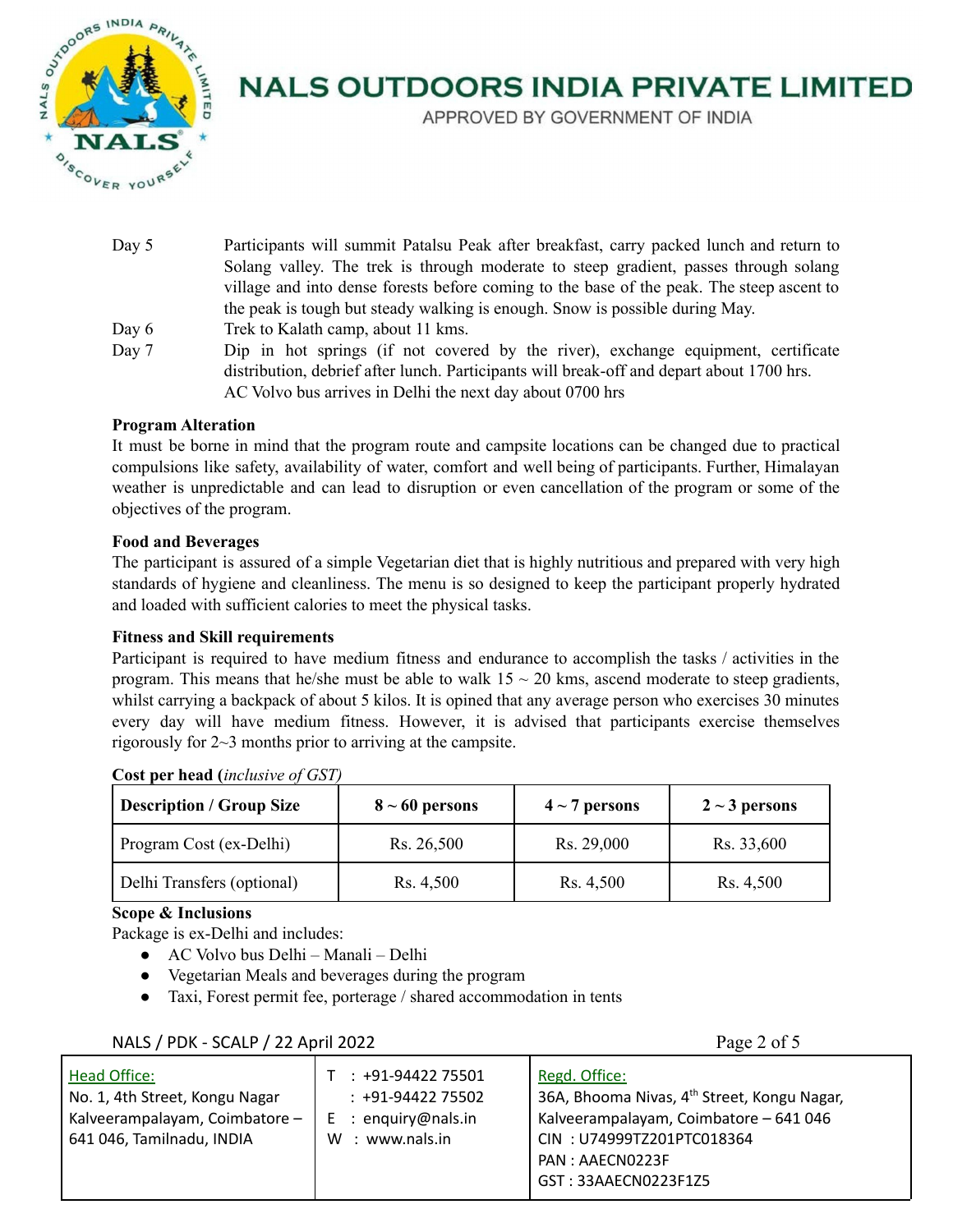

APPROVED BY GOVERNMENT OF INDIA

Bulk programs - One staff member complimentary per 10 students. Additional staff will be charged as above

#### **Exclusions**

- Transport into and out of Delhi (from home town)
- Transfers / meals / accommodation in Delhi (see optional cost above)
- Meals during AC Volvo bus journey
- Unforeseen handling costs due to weather disturbance, landslides, political unrest
- Deviation cost due to poor health or any other reason leading to additional porters, guides, hotel, meals

#### **Important info for parents:**

- 1. Parents must appreciate that this is a **toughening exercise** for your children. Rain or cold weather, walking long distances, working hard in the outdoors and living with bare essentials are part of the syllabus and experience. Note: **Parents who seek comforts for their children are damaging the resilience / perseverance** of their children.
- 2. While we appreciate the anxiety and angst towards your child attending this program, calls to the campus for general enquiry and repeated requests to speak to your child are STRICTLY not allowed. In our experience, this distracts the trainers from their main focus of running the program safely. Further, modern day children get weak when the parent, sometimes, become emotional on the phone. This also upsets other children in a cyclical process. We hope you will understand..! We also do not encourage your visit to the campus during the program.
- 3. As a policy NALS does not rate or rank children. Neither do we give a "performance report" as this requires that the children be compared with each other. It is our belief that each child is unique and comparing them in the outdoors during this short span of period is doing injustice to them. Some parents, in the past, have insisted on a performance report of their wards much to our chagrin. We hope you will understand that this is not possible.
- 4. For children who may become weak or sick, NALS adopts a wait and watch policy for 24 hrs and we manage the situation with the best of our abilities that may also include a visit to the local hospital. Parents will be informed by telephone in case of a hospital visit.
- 5. Parents should assure themselves that their children are toilet trained fully as this is an area were NALS cannot help much other than guiding a child to clean himself properly. It would be inappropriate for our staff to handle the child inside a bathroom.
- 6. NALS may take efforts to update status on the camp through SMS or Whatsapp. This is subject to availability of cell range / data roaming. As we are far in the outdoors, this always remains a challenge. Some parents have demanded, in the past, immediate response, after not seeing their child's photo in the whatsapp message. Please relax.
- 7. Kindly appreciate that there is an element of risk due to COVID....! Please do not send your child if **he or she carries any symptoms.**

| NALS / PDK - SCALP / 22 April 2022 |  |
|------------------------------------|--|
|                                    |  |

Page 3 of 5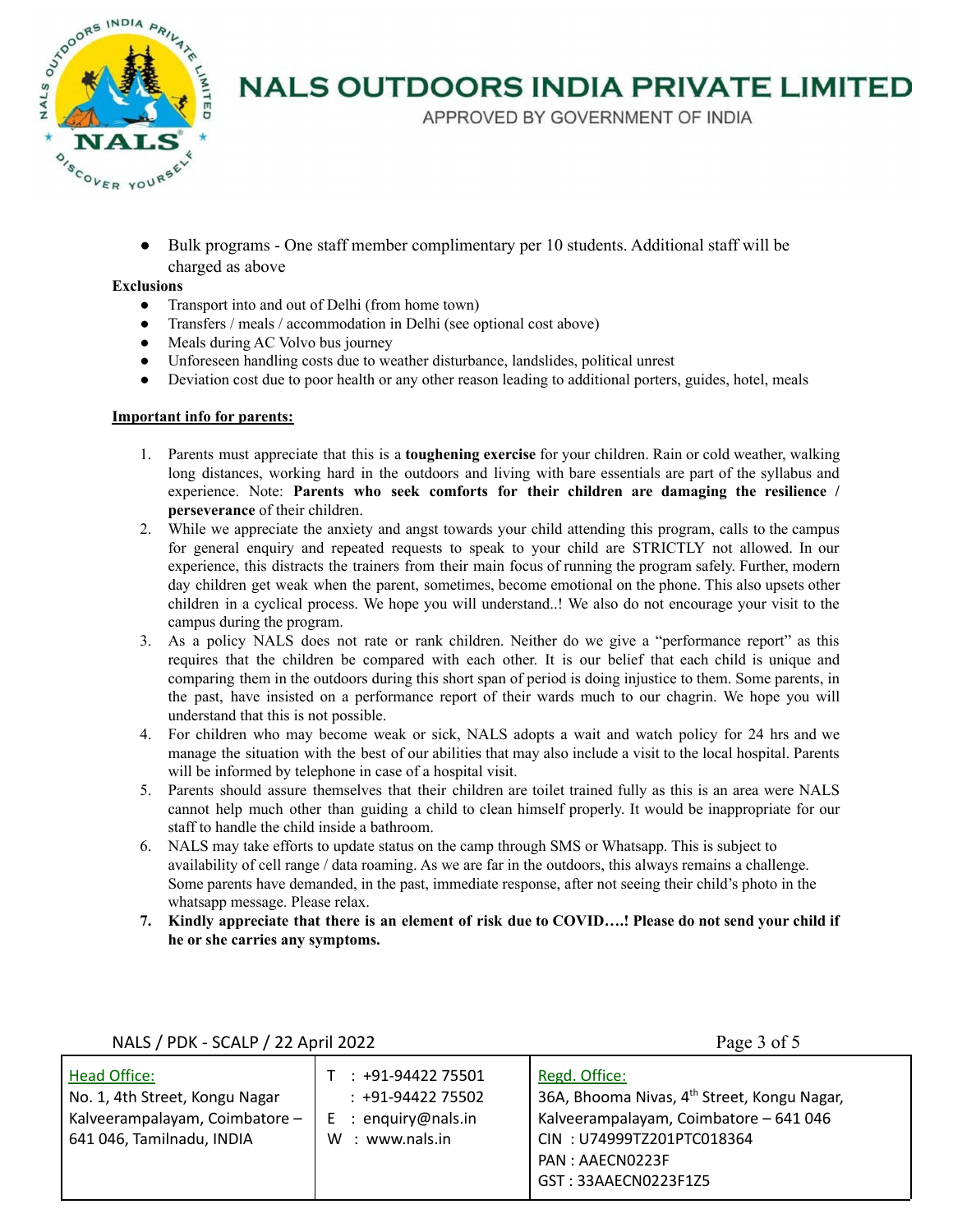

APPROVED BY GOVERNMENT OF INDIA

### **General Information / Guidance**

#### **Note: 1 > Registration Process**

- As a policy, NALS has made this entire process paperless and requests your kind concern for Nature and the ecosystem
- One can register online at the link provided on the program page,
- Once registration is completed an email will be sent to your registered email ID with links for program related documents. Check your spam box also for this mail
- In this mail, options are provided for payment use these based on your convenience
- Once payment is made, inform NALS the payment details so that we can track and confirm your registration. This may take upto 3 working days based on payment modes.
- Your registration will be confirmed by email. Receipt + program related documents will be sent to you by email.
- Final invoice will also be sent by email within  $1 \sim 7$  days of program completion.
- NALS can send hard copy of the invoice please send an email request to [webmaster@nals.in,](mailto:webmaster@nals.in) quoting your PRN number, after the program is over.

#### **Note: 2 > Delhi Transfers - This is an optional service and cost includes**

- Onward Journey Receiving from airport / railway station and transfer to AC Volvo bus stand
- Return journey Receiving from AC Volvo bus (from Manali), transfer to 3 star hotel for 90 minutes to freshen up / followed by breakfast / transfer to airport or railway station
- If accommodation required is for longer period (due to late departure of flight / train or any other reason) - actual cost to be borne by participant(s)

#### **Note: 3 > Reporting for AC Volvo journey at Delhi**

Participant has to arrive at the reported hour, date and place (see confirmation slip for details) for boarding AC Volvo bus at Delhi. Late reporting may lead to cancellation of booking, as alternative modes of transport cannot be arranged at short notice.

#### **Note: 4 > Meals during AC Volvo Journey**

This cost is to be borne by the participant and we suggest packed dinner from home. NALS is unable to provide this due to inconsistency about the dinner stops by the AC Volvo bus operator. However, during the return leg NALS will endeavour to provide packed dinner for consumption during the bus journey

Avoid oily / spicy meals during AC Volvo journey as they can cause nausea on the ghat section and give a miserable experience. Water bottle + nausea bags are provided in the bus. Please ask the conductor.

### **Note: 5 > AC Volvo Journey can be cold**

Please keep your jacket / windcheater or sweater + your balaclava inside the bus. We suggest you avoid the shawl provided by the bus operator due to hygiene concerns.

NALS / PDK - SCALP / 22 April 2022 **Page 4 of 5** Head Office: No. 1, 4th Street, Kongu Nagar Kalveerampalayam, Coimbatore – 641 046, Tamilnadu, INDIA T : +91-94422 75501 : +91-94422 75502 E : enquiry@nals.in W : www.nals.in Regd. Office: 36A, Bhooma Nivas, 4<sup>th</sup> Street, Kongu Nagar, Kalveerampalayam, Coimbatore – 641 046 CIN : U74999TZ201PTC018364 PAN : AAECN0223F GST : 33AAECN0223F1Z5